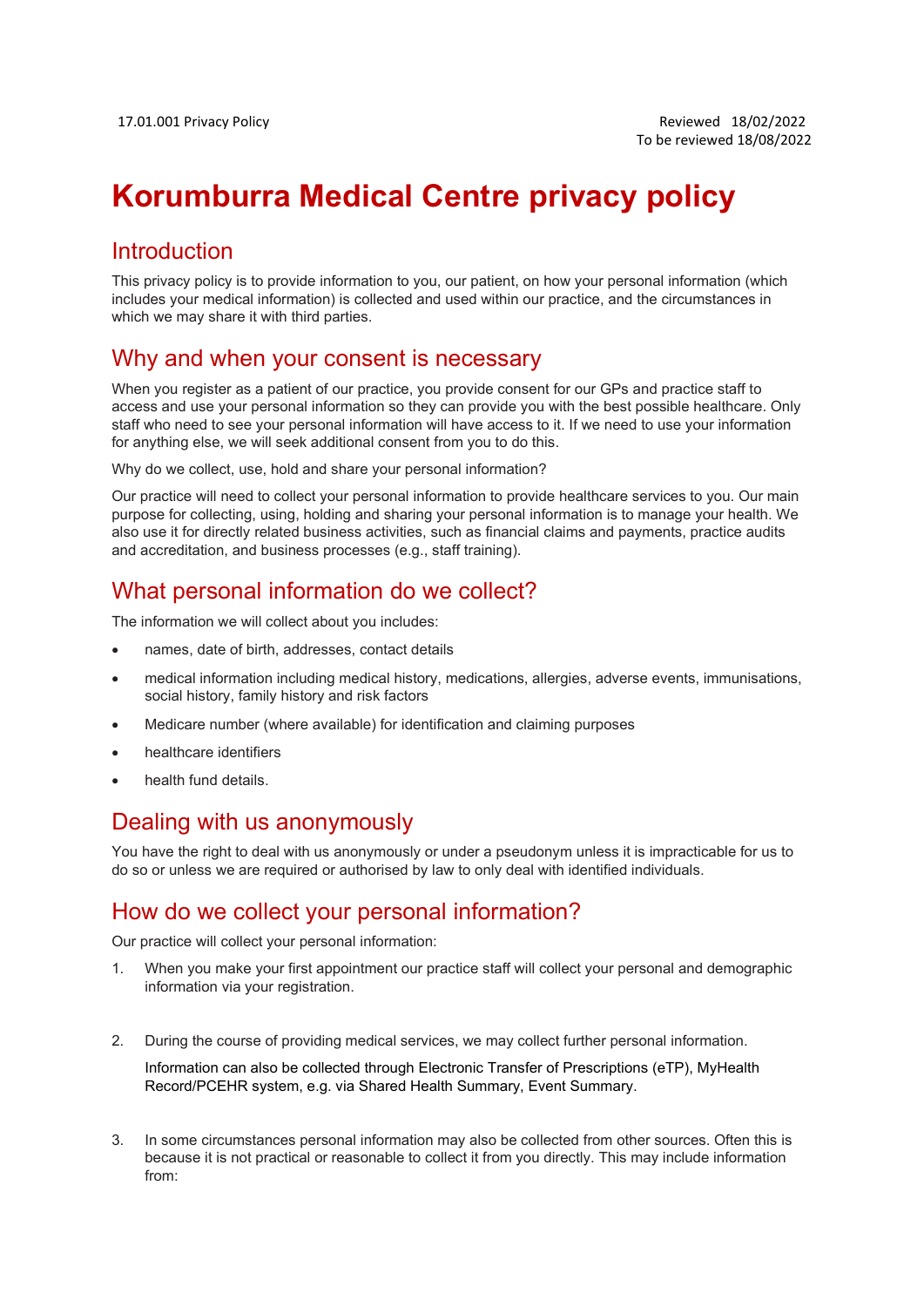- your guardian or responsible person
- other involved healthcare providers, such as specialists, allied health professionals, hospitals, community health services and pathology and diagnostic imaging services
- your health fund, Medicare, or the Department of Veteran's Affairs (as necessary).

#### Who do we share your personal information with?

If necessary, we share your personal information:

- with third parties who work with our practice for business purposes, such as accreditation agencies or information technology providers – these third parties are required to comply with APPs and this policy
- with other healthcare providers
- when it is required or authorised by law (e.g., court subpoenas)
- when it is necessary to lessen or prevent a serious threat to a patient's life, health or safety or public health or safety, or it is impractical to obtain the patient's consent
- to assist in locating a missing person
- to establish, exercise or defend an equitable claim
- for the purpose of confidential dispute resolution process
- when there is a statutory requirement to share certain personal information (e.g., some diseases require mandatory notification)
- during the course of providing medical services, through Electronic Transfer of Prescriptions (eTP), MyHealth Record/PCEHR system (e.g., via Shared Health Summary, Event Summary).

Only people that need to access your information will be able to do so. Other than in the course of providing medical services or as otherwise described in this policy, our practice will not share personal information with any third party without your consent.

We will not share your personal information with anyone outside Australia (unless under exceptional circumstances that are permitted by law) without your consent.

Our practice will not use your personal information for marketing any of our goods or services directly to you without your expressed consent. If you do consent, you may opt-out of direct marketing at any time by notifying our practice in writing.

#### How do we store and protect your personal information?

Your personal information may be stored at our practice in various forms. e.g. as paper records, as electronic records, as visual (X-rays, CT scans, videos and photos), as audio recordings.

Our practice stores all personal information securely. e.g., electronic format or in hard copy format in a secured environment.

All staff use passwords and there are different levels of security depending on their role within the practice and confidentiality agreements are compulsory for all staff and contractors.

# How can you access and correct your personal information at our practice?

You have the right to request access to, and correction of, your personal information.

Our practice acknowledges patients may request access to their medical records. We require you to put this request in writing and our practice will respond within a reasonable time. 30 days is generally considered reasonable. There may be charges that will apply for the retrieval and copying of information.